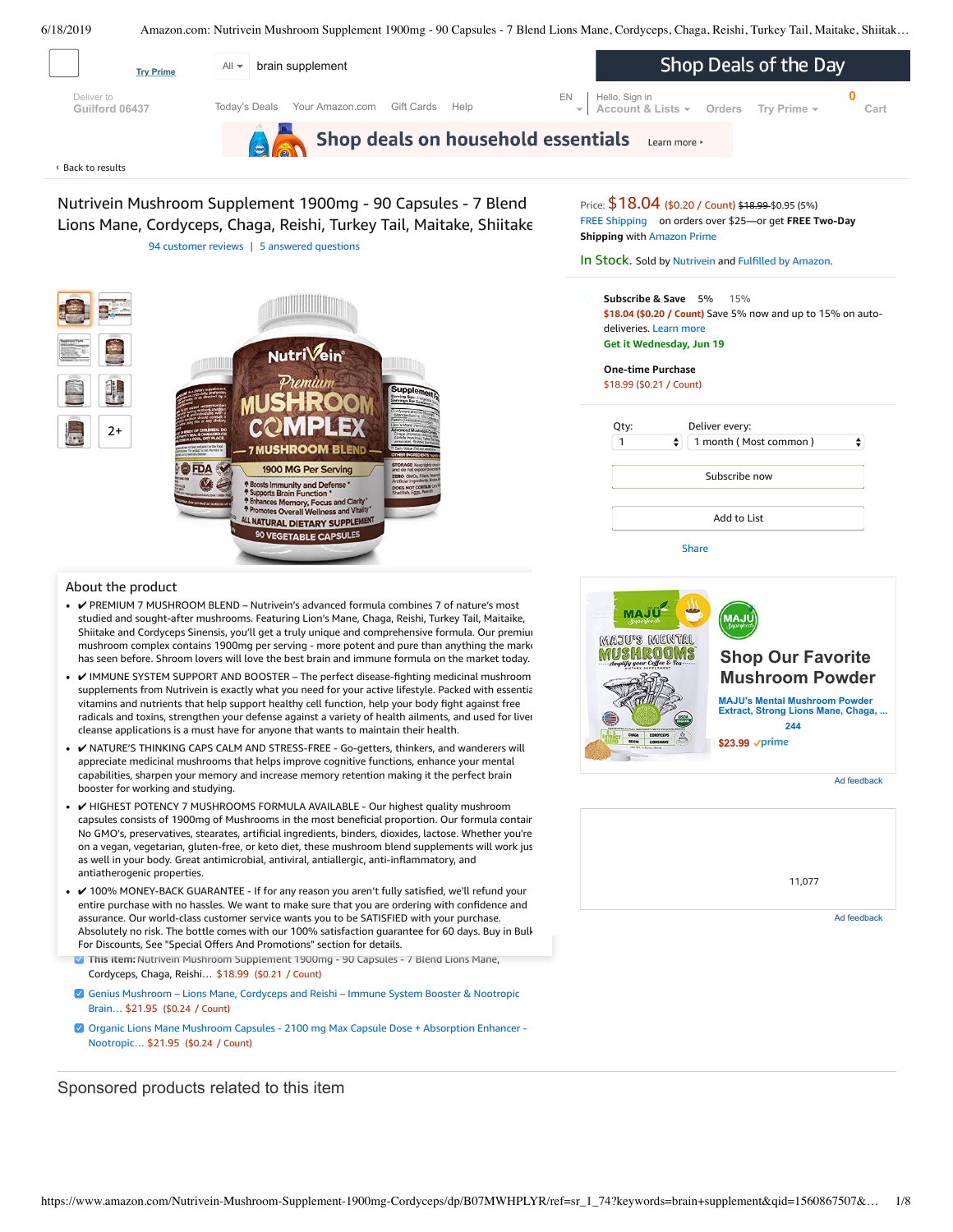

Infused Superfood - Naturally Sweetened Cacao [Mushroom…](https://www.amazon.com/gp/slredirect/picassoRedirect.html/ref=sspa_dk_detail_0?ie=UTF8&adId=A09559491WIHG011SWO1U&qualifier=1560877230&id=7263685106309237&widgetName=sp_detail&url=%2Fdp%2FB07PGBQLQ4%2Fref%3Dsspa_dk_detail_0%3Fpsc%3D1%26pd_rd_i%3DB07PGBQLQ4%26pd_rd_w%3D27Wgc%26pf_rd_p%3D8a8f3917-7900-4ce8-ad90-adf0d53c0985%26pd_rd_wg%3D5AkIx%26pf_rd_r%3DCWGP4GWGY0ASB2WBAQD3%26pd_rd_r%3D93f3966b-91ea-11e9-b8af-7ff9941832d1) [1](https://www.amazon.com/gp/slredirect/picassoRedirect.html/ref=sspa_dk_detail_0?ie=UTF8&adId=A09559491WIHG011SWO1U&qualifier=1560877230&id=7263685106309237&widgetName=sp_detail&url=%2Fdp%2FB07PGBQLQ4%2Fref%3Dsspa_dk_detail_0%3Fpsc%3D1%26pd_rd_i%3DB07PGBQLQ4%26pd_rd_w%3D27Wgc%26pf_rd_p%3D8a8f3917-7900-4ce8-ad90-adf0d53c0985%26pd_rd_wg%3D5AkIx%26pf_rd_r%3DCWGP4GWGY0ASB2WBAQD3%26pd_rd_r%3D93f3966b-91ea-11e9-b8af-7ff9941832d1#customerReviews) \$39.99

Ad feedback

# What other items do customers buy after viewing this item?

|   | Genius Mushroom – Lions Mane, Cordyceps and Reishi – Immune System Booster & Nootropic<br>Brain Supplement - Wellness Formula for Natural Energy, Stress Relief, Memory & Liver Support,<br>90 Veggie Pills<br>1,756<br>\$21.95   |
|---|-----------------------------------------------------------------------------------------------------------------------------------------------------------------------------------------------------------------------------------|
| é | Best Mushrooms w/Lions Mane, Cordyceps Sinensis, Reishi - Nootropic Brain Supplement &<br>Immune System Booster - Premium Mushroom Extracts for Energy, Stress Relief, Focus - 90<br><b>Natural Veggie Pills</b><br>58<br>\$17.99 |
|   | Organic Lions Mane Mushroom Capsules - 2100 mg Max Capsule Dose + Absorption Enhancer -<br>Nootropic Brain Supplement & Immune System Booster (100% Pure Lions Mane Extract)<br>140<br>\$21.95                                    |
|   | Mushroom Defense Formula - Deep Immune System Support - Medicinal Mushrooms Hot Water<br>Extracted - Reishi, Chaga, Maitake, Shiitake & Turkey Tail<br>182<br>\$29.99                                                             |

# Special offers and product promotions

- BUY 6 OF ANY NUTRIVEIN PRODUCTS AND SAVE AN ADDITIONAL 20% OFF YOUR ORDER! Enter code NVGIFT20 at checkout. Here's how (restrictions apply) Enter code NVGIFT20 at checkout. [Here's how](javascript:void(0))  (restrictions apply)
- BUY 4 OF ANY NUTRIVEIN PRODUCTS AND SAVE AN ADDITIONAL 15% OFF YOUR ORDER! Enter code NVGIFT15 at checkout. Here's how (restrictions apply) Enter code NVGIFT15 at checkout. [Here's how](javascript:void(0))  (restrictions apply)
- . BUY 2 OF ANY NUTRIVEIN PRODUCTS AND SAVE AN ADDITIONAL 10% OFF YOUR ORDER! Enter code NVGIFT10 at checkout. Here's how (restrictions apply) Enter code NVGIFT10 at checkout. [Here's how](javascript:void(0))  (restrictions apply)
- **[Your cost could be \\$0.00 instead of \\$18.99](https://www.amazon.com/gp/cobrandcard/marketing.html?pr=con321&inc=50gcUnrec&ts=bc3qvvc1gbw8ndpsujeg439wlqjd8yz&dasin=B07MWHPLYR&plattr=math&place=detailpage&imp=a309c200-dcad-4258-adc0-69bddaabf79a)**! Get a **\$50 Amazon.com Gift Card** instantly upon approval for the **Amazon Rewards Visa Card** Apply now

# **Have a question?**

Find answers in product info, Q&As, reviews

# Product description

## **Advanced Formulation For The Mind, Body and Soul**

Nutrivein Premium Mushroom Complex is dedicated to providing you comprehensive immune and defense system support your body needs. Our mushroom complex is a technological breakthrough in nutrients and offers incredible health benefits. **Add to Cart** To Help Your Body support immune and defense health.

#### **One Supplement, Many Benefits**

These miraculous mushrooms deliver a caffeine free smooth boost that can even offer better benefits than many "brain boosters" or "smart drugs". Here are just a few of the ways Mushrooms helps keep you healthy & feeling good:

Enhancing Immunity System Boosting Brain Function, Memory & Focus Supports Brain Health & Cognitive Function Increase Energy level & Stamina Reduce Stress & Fatigue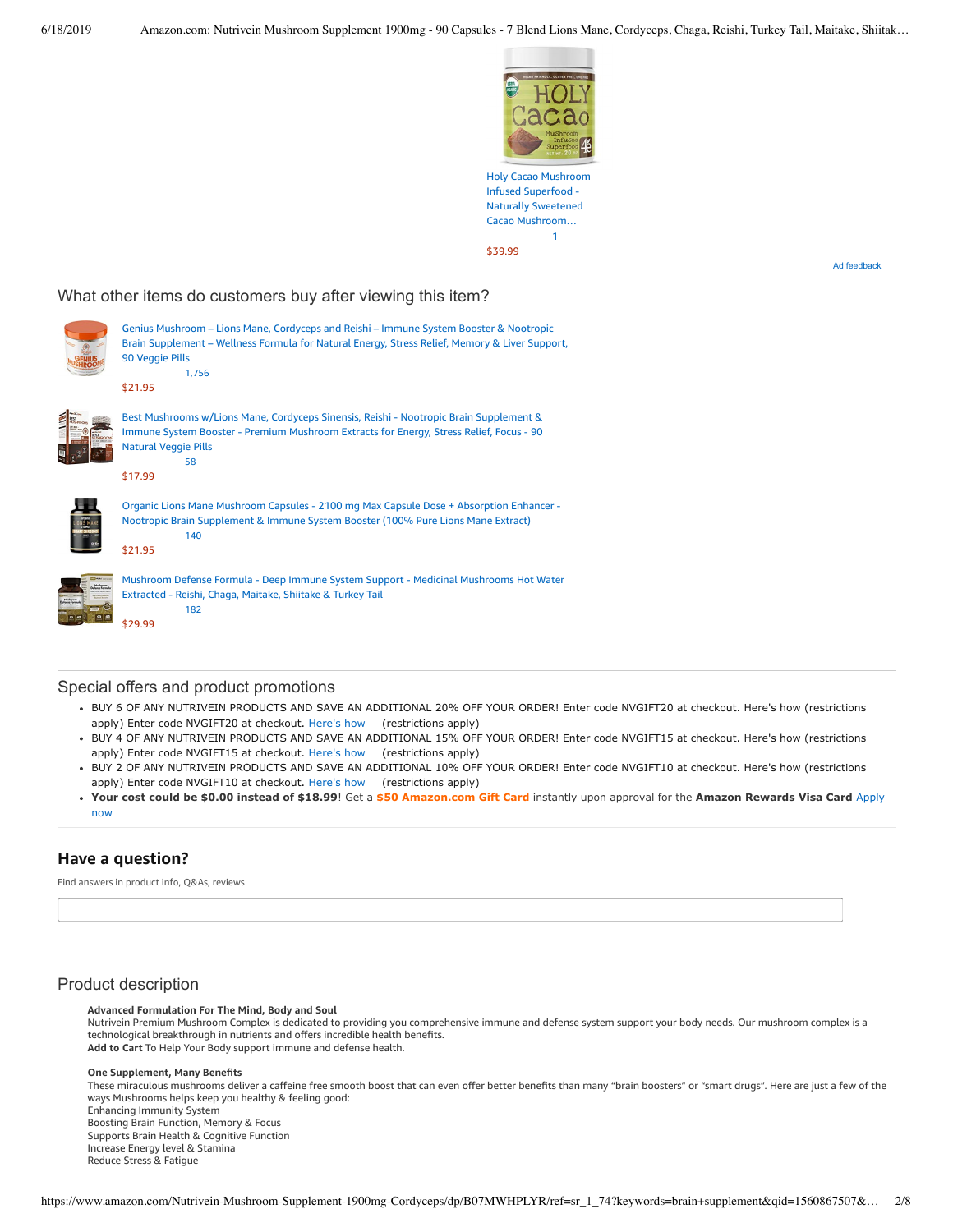### 6/18/2019 Amazon.com: Nutrivein Mushroom Supplement 1900mg - 90 Capsules - 7 Blend Lions Mane, Cordyceps, Chaga, Reishi, Turkey Tail, Maitake, Shiitak…

Mushrooms also helps your body maintain your healthy: Exercise Performance Increase Oxygen Utilization

These statements have not been evaluated by the Food and Drug Administration (FDA). This product is not intended to diagnose, treat, cure, or prevent any disease.

### **Buy With Confidence**

When you buy our supplements you can be confident that you're getting exactly what's on the label in it's purest form.

Our Manufacturing Facilities Are: Located in the United States FDA Registered & Inspected Good Manufacturing Practices (GMP) Compliant

To Ensure Quality, Our Products Are: Vegan Organic Third Party Tested Labeled with lot #'s and Expiration Dates Free of All GMO's, Artificial Ingredients, Gluten, Preservatives

#### **DISCOUNTS AVAILABLE**

Don't miss out on our discounts that are available. Just go back up to the "Special Offers And Product Promotions" section for details! No other supplement has the wide range of benefits of Mushrooms **Add to Cart** and Give Your Body The Support It Needs

# Product details

**Shipping Weight:** 2.4 ounces [\(View shipping rates and policies\)](https://www.amazon.com/gp/help/seller/shipping.html/ref=dp_pd_shipping?ie=UTF8&asin=B07MWHPLYR&seller=ATVPDKIKX0DER)

**ASIN:** B07MWHPLYR

**UPC:** 655302929209

#### **Average Customer Review:** [94 customer reviews](https://www.amazon.com/product-reviews/B07MWHPLYR/ref=acr_dpproductdetail_text?ie=UTF8&showViewpoints=1)

**Amazon Best Sellers Rank:** #6,149 in Health & Household ([See Top 100 in Health & Household](https://www.amazon.com/gp/bestsellers/hpc/ref=pd_zg_ts_hpc)) #13 in [Mushrooms Herbal Supplements](https://www.amazon.com/gp/bestsellers/hpc/3766351/ref=pd_zg_hrsr_hpc)

**Product Warranty:** For warranty information about this product, please [click here](https://www.amazon.com/gp/feature.html/ref=dp_warranty_request_3P?ie=UTF8&docId=1002406021)

Would you like to **tell us about a lower price**?

# Related Video Shorts (0) [Upload](https://www.amazon.com/creatorhub/video/upload?productASIN=B07MWHPLYR&referringURL=ZHAvQjA3TVdIUExZUg%3D%3D&ref=RVSW) your video



# **Be the first video**

Your name here

# Important information

### **Indications**

For Men and Woman 18 years and older.

#### **Legal Disclaimer**

Statements regarding dietary supplements have not been evaluated by the FDA and are not intended to diagnose, treat, cure, or prevent any disease or health condition.

## **Ingredients**

# **Amount Per Serving - % Daily Value**

------------------------------------------------------------------------------------------------ Cordyceps Sinensis (Mycelium) (Standardized to 10% Cordycepic Acid) - 600 mg \*\* Reishi (Ganoderma Lucidum) - 600 mg \*\* Lion's Mane (Hericium erinaceus) - 600 mg \*\* Advanced Mushroom Complex - 100 mg \*\* Chaga, Maitake, Turkey Tail, Shiitake ------------------------------------------------------------------------------------------------ \*\* Daily Value not established ------------------------------------------------------------------------------------------------ OTHER INGREDIENTS: Vegetarian Cellulose Capsule ------------------------------------------------------------------------------------------------

# **90 VEGETARIAN CAPSULES| Dietary Supplement**

# **Directions**

As a dietary supplement, take one (3) veggie capsules once daily, preferably with a meal and water, or as directed by a Healthcare Professional.

# Compare with similar items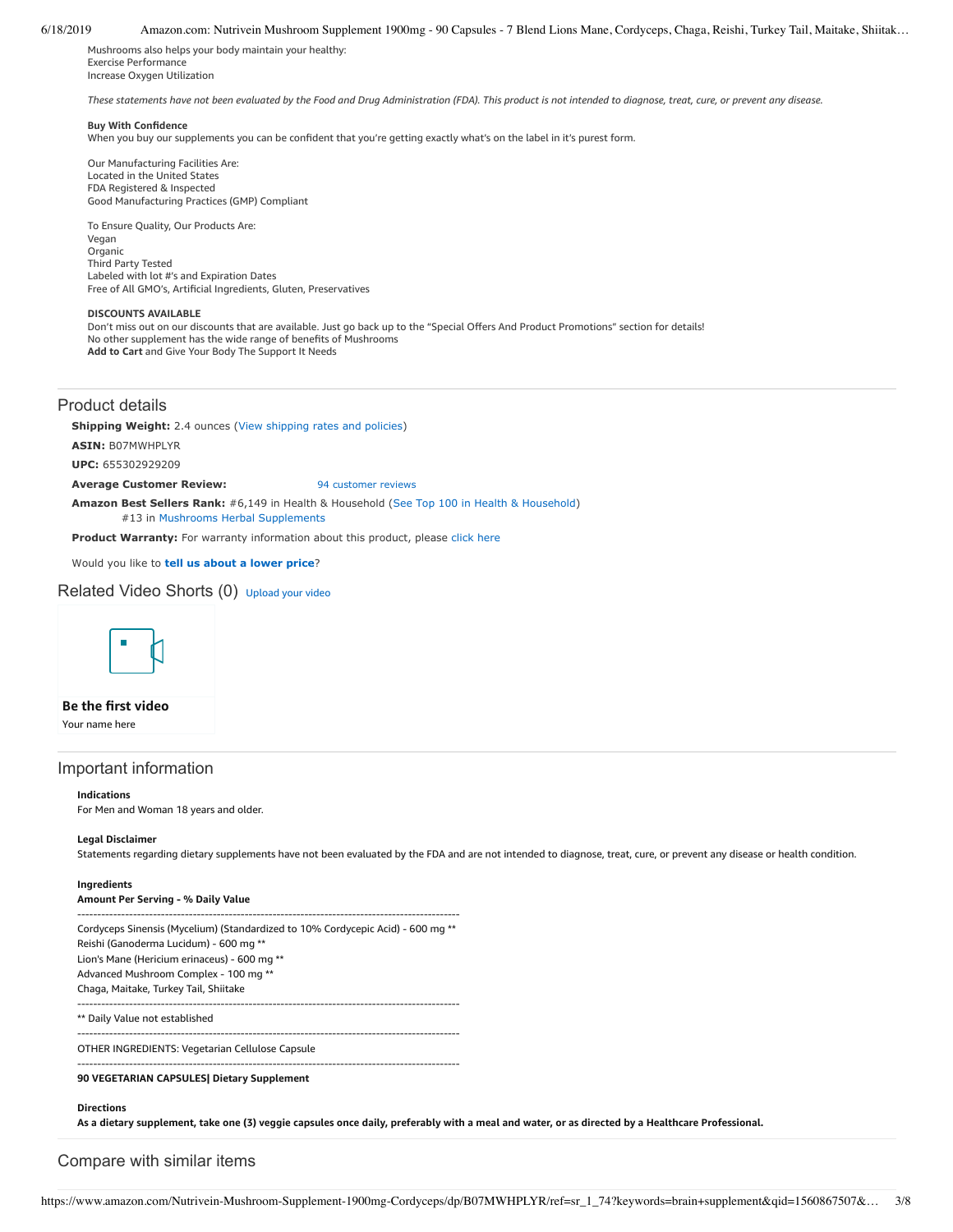6/18/2019 Amazon.com: Nutrivein Mushroom Supplement 1900mg - 90 Capsules - 7 Blend Lions Mane, Cordyceps, Chaga, Reishi, Turkey Tail, Maitake, Shiitak…

| <b>Directions</b>      | As a dietary supplement, take<br>one (3) veggie capsules once<br>daily, preferably with a meal<br>and water, or as directed by a                                                                                                                                                                                                                                                                                                                                                                                                        | As a dietary supplement, take 1<br>capsule with an 8oz glass of<br>water, 20 minutes before meals<br>three times daily.                                                                                                                                                                      | As a dietary supplement, take<br>three (3) capsules once per day<br>with at least 8 oz. of water or as<br>directed by a healthcare                                                                                                                                                           | As a dietary supplement, take 1<br>capsule with an 8oz glass of<br>water, 20 minutes before meals<br>three times daily.                                                                                                                                                                                                                                                                                                       |
|------------------------|-----------------------------------------------------------------------------------------------------------------------------------------------------------------------------------------------------------------------------------------------------------------------------------------------------------------------------------------------------------------------------------------------------------------------------------------------------------------------------------------------------------------------------------------|----------------------------------------------------------------------------------------------------------------------------------------------------------------------------------------------------------------------------------------------------------------------------------------------|----------------------------------------------------------------------------------------------------------------------------------------------------------------------------------------------------------------------------------------------------------------------------------------------|-------------------------------------------------------------------------------------------------------------------------------------------------------------------------------------------------------------------------------------------------------------------------------------------------------------------------------------------------------------------------------------------------------------------------------|
| Sold By                | <b>Nutrivein</b>                                                                                                                                                                                                                                                                                                                                                                                                                                                                                                                        | <b>Pacific Coast Naturals</b>                                                                                                                                                                                                                                                                | <b>BeneGlobal</b>                                                                                                                                                                                                                                                                            | <b>Function Nutrition</b>                                                                                                                                                                                                                                                                                                                                                                                                     |
| <b>Shipping</b>        | FREE Shipping on orders over<br>\$25                                                                                                                                                                                                                                                                                                                                                                                                                                                                                                    | FREE Shipping on orders over<br>\$25                                                                                                                                                                                                                                                         | FREE Shipping on orders over<br>\$25                                                                                                                                                                                                                                                         | FREE Shipping on orders over<br>\$25                                                                                                                                                                                                                                                                                                                                                                                          |
| Price                  | \$1899                                                                                                                                                                                                                                                                                                                                                                                                                                                                                                                                  | \$2195                                                                                                                                                                                                                                                                                       | \$2195                                                                                                                                                                                                                                                                                       | \$2095                                                                                                                                                                                                                                                                                                                                                                                                                        |
| <b>Customer Rating</b> | (94)                                                                                                                                                                                                                                                                                                                                                                                                                                                                                                                                    | (1756)                                                                                                                                                                                                                                                                                       | (140)                                                                                                                                                                                                                                                                                        | (176)                                                                                                                                                                                                                                                                                                                                                                                                                         |
|                        | Nutri <sup>Vein</sup><br>Premiun<br>JSHRO0<br>VIPIBE<br><b>OFDA</b><br>900 MG Per Serving<br><b>Is Immunity and Defense</b><br>Kirts Brain Function *<br>mory, Focus and Clarity<br>liness and Vitalit<br><b>IATURAL DIETARY SUPPLEMEN</b><br><b>OVEGETADI E CAPSULI</b><br>This item Nutrivein Mushroom<br>Supplement 1900mg - 90<br>Capsules - 7 Blend Lions Mane,<br>Cordyceps, Chaga, Reishi, Turkey<br>Tail, Maitake, Shiitake - Immune<br>System & Nootropic Brain<br>Booster Complex for Energy &<br>Focus<br><b>Add to Cart</b> | Genius Mushroom - Lions Mane,<br>Cordyceps and Reishi - Immune<br><b>System Booster &amp; Nootropic</b><br><b>Brain Supplement - Wellness</b><br>Formula for Natural Energy,<br><b>Stress Relief, Memory &amp; Liver</b><br>Support, 90 Veggie Pills<br>#1 Best Seller<br><b>Add to Cart</b> | organic<br>ONS MAN<br><b>YTIKININ</b><br>surrant-<br><b>Organic Lions Mane Mushroom</b><br>Capsules - 2100 mg Max Capsule<br>Dose + Absorption Enhancer -<br><b>Nootropic Brain Supplement &amp;</b><br>Immune System Booster (100%<br><b>Pure Lions Mane Extract)</b><br><b>Add to Cart</b> | ireart per l<br>Jen's Mary<br>Jen's Mary<br>Luthera Victorie<br>Luther Fall re<br>Luther Fall<br>Luther Fall<br>Luther Fall<br>Luther Fall<br><b>ANTITITITITITI</b><br><b>OPTIFY Mushroom Supplement -</b><br>Lions Mane, Cordyceps, Reishi &<br>Chaga - Nootropic Brain<br>Supplement & Immune System<br><b>Booster for Natural Energy, Stress</b><br>Relief, Focus, Memory, Wellness -<br>90 Capsules<br><b>Add to Cart</b> |

Sponsored products related to this item



**[Mushroom](https://www.amazon.com/gp/slredirect/picassoRedirect.html/ref=sspa_dk_detail_0?ie=UTF8&adId=A031040123I3B3SQR17G5&qualifier=1560877229&id=3881273682212458&widgetName=sp_detail2&url=%2Fdp%2FB002WIVHSM%2Fref%3Dsspa_dk_detail_0%3Fpsc%3D1%26smid%3DA2G7B63FOSFZJZ) Capsules, Naturally Supports Immune Response, N...** [431](https://www.amazon.com/gp/slredirect/picassoRedirect.html/ref=sspa_dk_detail_0?ie=UTF8&adId=A031040123I3B3SQR17G5&qualifier=1560877229&id=3881273682212458&widgetName=sp_detail2&url=%2Fdp%2FB002WIVHSM%2Fref%3Dsspa_dk_detail_0%3Fpsc%3D1%26smid%3DA2G7B63FOSFZJZ#customerReviews)

**\$23.96**

□ PillPack Your medication, delivered





**Ad feedback**

<span id="page-3-0"></span>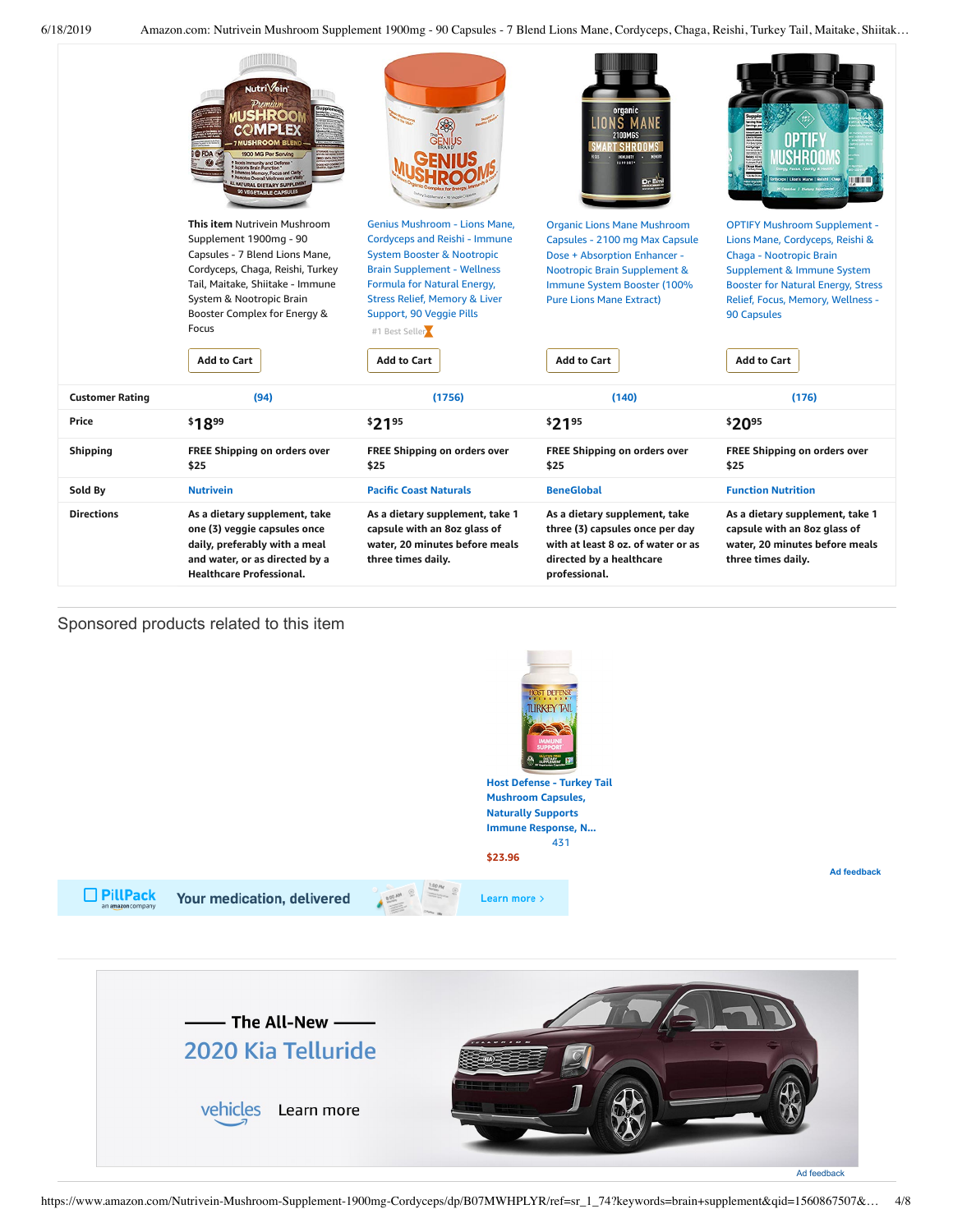Customer Questions & Answers

**[See questions and answers](https://www.amazon.com/ask/questions/asin/B07MWHPLYR/ref=cm_cd_dp_lla_ql_ll)**

# <span id="page-4-0"></span>**[94 customer](https://www.amazon.com/Nutrivein-Mushroom-Supplement-1900mg-Cordyceps/product-reviews/B07MWHPLYR/ref=cm_cr_dp_d_show_all_top?ie=UTF8&reviewerType=all_reviews) reviews**

**4.8 out of 5 [stars](javascript:void(0))**

| 5 star | 89% |
|--------|-----|
| 4 star | 8%  |
| 3 star | 2%  |
| 2 star | 1%  |
| 1 star | 0%  |

# **By feature**

| Easy to swallow    | 4.8 |
|--------------------|-----|
| Ingredient quality | 4.8 |
| Flavor             | 4.8 |
| See more           |     |

# **Review this product**

**Share your thoughts with other customers**



Ad feedback

### **Customer images**



**See all customer images**

# **Read reviews that mention**

| immune system       | brain fog        | mental clarity        | easy to swallow     |        |
|---------------------|------------------|-----------------------|---------------------|--------|
| brain function      | highly recommend |                       | cognitive functions |        |
| mushroom supplement |                  | taking these mushroom | mushrooms           | energy |

### **Showing 1-8 of 94 reviews**

Top Reviews **Top Reviews**

**lavender**

### **I got a [headache](https://www.amazon.com/gp/customer-reviews/R5G27XQLF6HA0/ref=cm_cr_dp_d_rvw_ttl?ie=UTF8&ASIN=B07MWHPLYR) the first time**

**May 5, 2019 Verified Purchase**

I acquired a headache after taking three capsules the first time. Headaches, I never get. I have no idea why my headached so bad. Maybe too much oxygen who knows I am not a specialist. But I know thats a symptom I got. The next day I just took one . I will slowly build to see how it goes. Here's an update on the fourth day I've been taking one capsule then at night I take another. I have had (I don't know if you call a brain fog or loss of memory. ) However, I could never remember the name of my resistance bands. I always call them bungee cords and within the third day I said resistance bands all day so I know something is happening . Sounds silly but **thats how Iknow the products working. The next test will be having a long conversations and measuring** cognition and clarity by not forgetting bits and pieces. Even though I have more mental clarity I still get **headaches I don't understand why but it does happen each time I take even just one.**

#### **17 people found this helpful**



[Comment](https://www.amazon.com/gp/customer-reviews/R5G27XQLF6HA0/ref=cm_cr_dp_d_rvw_btm?ie=UTF8&ASIN=B07MWHPLYR#wasThisHelpful) [Report](https://www.amazon.com/hz/reviews-render/report-abuse?ie=UTF8&voteDomain=Reviews&ref=cm_cr_dp_d_rvw_hlp&csrfT=goK%2B%2Bb7S5sY7pqo4WpFhXPTUP0j2KwFaWbVxwOEAAAABAAAAAF0JGK5yYXcAAAAA%2B4kUEk%2F7iMGR3xPcX6iU&entityId=R5G27XQLF6HA0&sessionId=143-6729050-3493109) abuse

**Jennifer Leach**

**Great [product!](https://www.amazon.com/gp/customer-reviews/R3N0CE7ODTQSDR/ref=cm_cr_dp_d_rvw_ttl?ie=UTF8&ASIN=B07MWHPLYR) April 26, 2019**

**Verified Purchase**

I have been using for over a week now, I noticed a difference right away. Brain fog was lifted and I have been able to stay focused and stay on task. I have also had an increased in natural energy as well...not a fast heart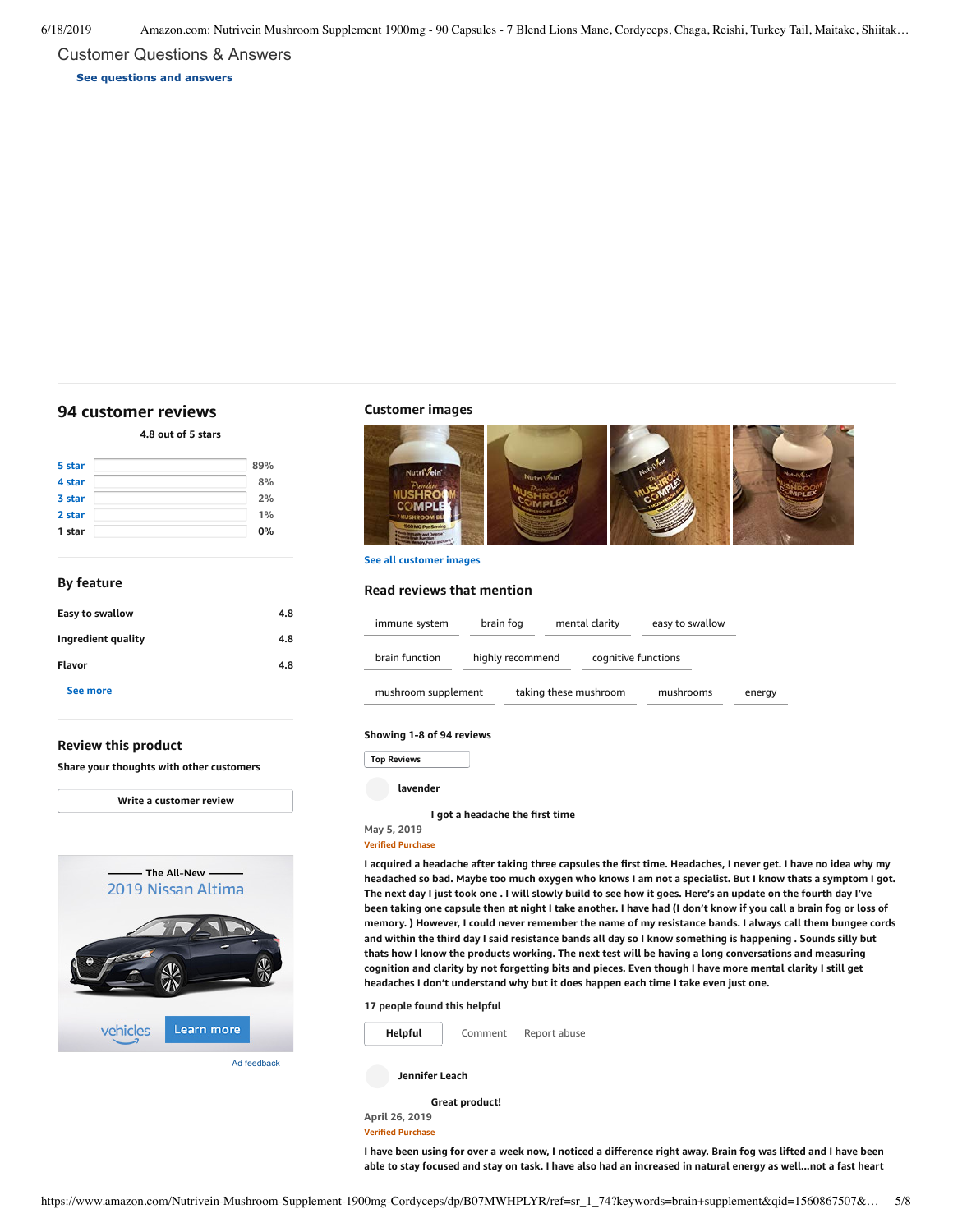beat or a crash. In fact I have noticed I even sleep better at night utilizing my energy more efficiently during **the day.**

**12 people found this helpful**

| Helpful                                                                                                                      | Comment       | Report abuse |
|------------------------------------------------------------------------------------------------------------------------------|---------------|--------------|
| Customer                                                                                                                     |               |              |
|                                                                                                                              | Great product |              |
| March 18, 2019                                                                                                               |               |              |
| <b>Verified Purchase</b>                                                                                                     |               |              |
| Just one week taking it and I feel improvement In my Cognitive Functions,<br>Awesome product! Very good for thinking clearly |               |              |

**7 people found this helpful**



It works very well! A combination blend of 7 mushrooms that focus on sharpening your memory the natural way. Highest potency on the market and one of the few brands I could find with Maitake and Shiitake **mushrooms. I highly recommend this!**

**5 people found this helpful**



**Hopefully it just takes a while to kick in. As of now, nothing.**

# **4 people found this helpful**

| Helpful                                    | Comment            | Report abuse                                                                  |
|--------------------------------------------|--------------------|-------------------------------------------------------------------------------|
| <b>Richsenses</b>                          |                    |                                                                               |
|                                            | expensive          |                                                                               |
| March 21, 2019<br><b>Verified Purchase</b> |                    |                                                                               |
|                                            |                    | and you have two take three capsule not worth the money.                      |
| 5 people found this helpful                |                    |                                                                               |
| Helpful                                    | Comment            | Report abuse                                                                  |
| Justice                                    |                    |                                                                               |
|                                            | Seems pretty legit |                                                                               |
| May 19, 2019                               |                    |                                                                               |
| <b>Verified Purchase</b>                   |                    |                                                                               |
|                                            |                    | I have noticed an increased level in mental clarity while using this product. |
| 5 people found this helpful                |                    |                                                                               |
| Helpful                                    | Comment            | Report abuse                                                                  |
| Doug                                       |                    |                                                                               |
|                                            |                    | Affordable mushroom supplement                                                |
| May 13, 2019                               |                    |                                                                               |
|                                            |                    |                                                                               |
| <b>Verified Purchase</b>                   |                    |                                                                               |

I took 3 tablets in the morning daily with a high-fat, high-protien meal. In my experience this makes **supplements of any kind more bioavailabile.**

**Here's what it seemed to do: boosted immune system, reduced brain fog, as well as reduced stress somehow.**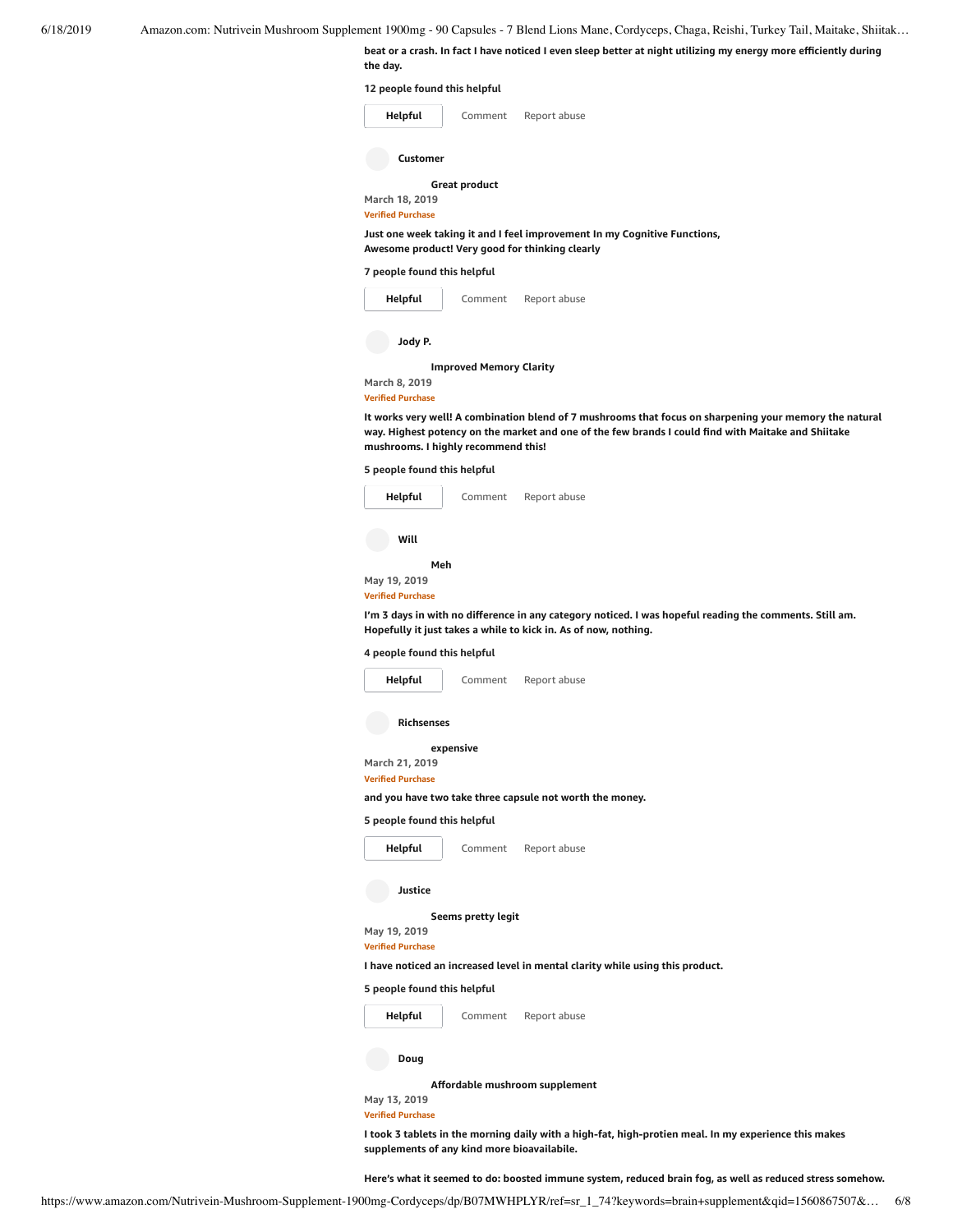| 6/18/2019 | Amazon.com: Nutrivein Mushroom Supplement 1900mg - 90 Capsules - 7 Blend Lions Mane, Cordyceps, Chaga, Reishi, Turkey Tail, Maitake, Shiitak |                                                                                                                        |  |
|-----------|----------------------------------------------------------------------------------------------------------------------------------------------|------------------------------------------------------------------------------------------------------------------------|--|
|           |                                                                                                                                              | The tablets themselves are easy to swallow, easy to digest, and have an ephemeral taste that I find non-<br>offensive. |  |
|           |                                                                                                                                              | 3 people found this helpful                                                                                            |  |
|           |                                                                                                                                              | Helpful<br>Report abuse<br>Comment                                                                                     |  |
|           |                                                                                                                                              | See all 94 reviews                                                                                                     |  |
|           |                                                                                                                                              | Write a customer review                                                                                                |  |
|           |                                                                                                                                              |                                                                                                                        |  |

# Set up an Amazon Giveaway



**Amazon Giveaway allows you to run promotional giveaways in order to create buzz, reward your audience, and attract new followers and customers. Learn more about Amazon [Giveaway](https://www.amazon.com/gp/giveaway/home?ref=aga_dp_lm)**

This item: Nutrivein Mushroom Supplement 1900mg - 90 Capsules - 7 Blend Lions Mane, Cordyceps, Chaga, Reishi, Turkey Tail, Maitake, Shiitake -**Immune System & Nootropic Brain Booster Complex for Energy & Focus**

**Set up a [giveaway](https://www.amazon.com/giveaway/host/setup/ref=aga_h_su_dp?_encoding=UTF8&asin=B07MWHPLYR)**

# Customers who bought this item also bought



**Best Mushrooms w/Lions Mane, Cordyceps Sinensis, Reishi - Nootropic Brain [Supplement](https://www.amazon.com/Mushrooms-Lions-Cordyceps-Sinensis-Reishi/dp/B07NBR6FY4/ref=pd_sim_121_1/143-6729050-3493109?_encoding=UTF8&pd_rd_i=B07NBR6FY4&pd_rd_r=93f3966b-91ea-11e9-b8af-7ff9941832d1&pd_rd_w=n1e5A&pd_rd_wg=5AkIx&pf_rd_p=90485860-83e9-4fd9-b838-b28a9b7fda30&pf_rd_r=CWGP4GWGY0ASB2WBAQD3&psc=1&refRID=CWGP4GWGY0ASB2WBAQD3) & Immune… [58](https://www.amazon.com/product-reviews/B07NBR6FY4/ref=pd_sim_121_cr_1/143-6729050-3493109?ie=UTF8&pd_rd_i=B07NBR6FY4&pd_rd_r=93f3966b-91ea-11e9-b8af-7ff9941832d1&pd_rd_w=n1e5A&pd_rd_wg=5AkIx&pf_rd_p=90485860-83e9-4fd9-b838-b28a9b7fda30&pf_rd_r=CWGP4GWGY0ASB2WBAQD3&refRID=CWGP4GWGY0ASB2WBAQD3)**

[\\$17.99](https://www.amazon.com/Mushrooms-Lions-Cordyceps-Sinensis-Reishi/dp/B07NBR6FY4/ref=pd_sim_121_1/143-6729050-3493109?_encoding=UTF8&pd_rd_i=B07NBR6FY4&pd_rd_r=93f3966b-91ea-11e9-b8af-7ff9941832d1&pd_rd_w=n1e5A&pd_rd_wg=5AkIx&pf_rd_p=90485860-83e9-4fd9-b838-b28a9b7fda30&pf_rd_r=CWGP4GWGY0ASB2WBAQD3&psc=1&refRID=CWGP4GWGY0ASB2WBAQD3)



Disclaimer: While we work to ensure that product information is correct, on occasion manufacturers may alter their ingredient lists. Actual product packaging and materials may contain<br>more and/or different information than **and directions before using or consuming a product. For additional information about a product, please contact the manufacturer. Content on this site is for reference purposes and is not** intended to substitute for advice given by a physician, pharmacist, or other licensed health-care professional. You should not use this information as self-diagnosis or for treating a health<br>problem or disease. Contact you **been evaluated by the Food and Drug Administration and are not intended to diagnose, treat, cure, or prevent any disease or health condition. Amazon.com assumes no liability for inaccuracies or misstatements about products.**

#### **Get to Know Us [Careers](https://www.amazon.jobs/) [Blog](https://blog.aboutamazon.com/?utm_source=gateway&utm_medium=footer) [About Amazon](https://www.aboutamazon.com/?utm_source=gateway&utm_medium=footer) [Press Center](https://www.amazon.com/pr) [Investor Relations](https://www.amazon.com/ir) Make Money with Us [Sell on Amazon](https://www.amazon.com/gp/redirect.html?_encoding=UTF8&location=https%3A%2F%2Fservices.amazon.com%2Fcontent%2Fsell-on-amazon.htm%2Fref%3Dfooter_soa%3Fld%3DAZFSSOA%26ref_%3Dfooter_soa&source=standards&token=1CC2E60AAEEFD9613C04037E8F5AFD0F4D90DC5B) [Sell Under Private Brands](https://www.amazon.com/l/ref=map_1_b2b_GW_FT?node=17882322011) [Sell on Amazon Handmade](https://www.amazon.com/gp/redirect.html?_encoding=UTF8&location=https%3A%2F%2Fservices.amazon.com%2Fhandmade%2Fhandmade.html%3Fld%3DAZUSHNDFooter%26ref_%3Dfooter_soa&source=standards&token=3B063664DF1F3D449986FD6D04FA7404D76C339B) [Sell Your Services on Amazon](https://www.amazon.com/gp/redirect.html?_encoding=UTF8&location=https%3A%2F%2Fservices.amazon.com%2Fselling-services%2Fbenefits.htm%3Fld%3DAZUSVAS-globalfooter%26ref_%3Dfooter_sell_svcs&source=standards&token=E93858F0E946F93FEAC7F36EFB8E10F5C54CDBFC) [Sell on Amazon Business](https://services.amazon.com/amazon-business.html?ld=usb2bunifooter) Amazon Payment Products [Amazon Rewards Visa Signature Cards](https://www.amazon.com/iss/credit/rewardscardmember?_encoding=UTF8&plattr=CBFOOT&ref_=footer_cbcc) [Amazon.com Store Card](https://www.amazon.com/iss/credit/storecardmember?_encoding=UTF8&plattr=PLCCFOOT&ref_=footer_plcc) [Amazon Business Card](https://www.amazon.com/dp/B07984JN3L?_encoding=UTF8&ie=UTF-8&plattr=ACOMFO) [Amazon.com Corporate Credit Line](https://www.amazon.com/dp/B07CBJQS16?_encoding=UTF8&ie=UTF-8&place=camp&plattr=CCLFOOT&pr=ibprox&ref_=footer_ccl) [Shop with Points](https://www.amazon.com/b?ie=UTF8&node=16218619011&ref_=footer_swp) Let Us Help You [Your Account](https://www.amazon.com/gp/css/homepage.html?ie=UTF8&ref_=footer_ya) [Your Orders](https://www.amazon.com/gp/css/order-history?ie=UTF8&ref_=footer_yo) [Shipping Rates & Policies](https://www.amazon.com/gp/help/customer/display.html?ie=UTF8&nodeId=468520&ref_=footer_shiprates) [Amazon Prime](https://www.amazon.com/gp/prime?ie=UTF8&ref_=footer_prime) [Returns & Replacements](https://www.amazon.com/gp/css/returns/homepage.html?ie=UTF8&ref_=footer_hy_f_4)**

**[Back to top](#page-0-0)**

https://www.amazon.com/Nutrivein-Mushroom-Supplement-1900mg-Cordyceps/dp/B07MWHPLYR/ref=sr\_1\_74?keywords=brain+supplement&qid=1560867507&… 7/8